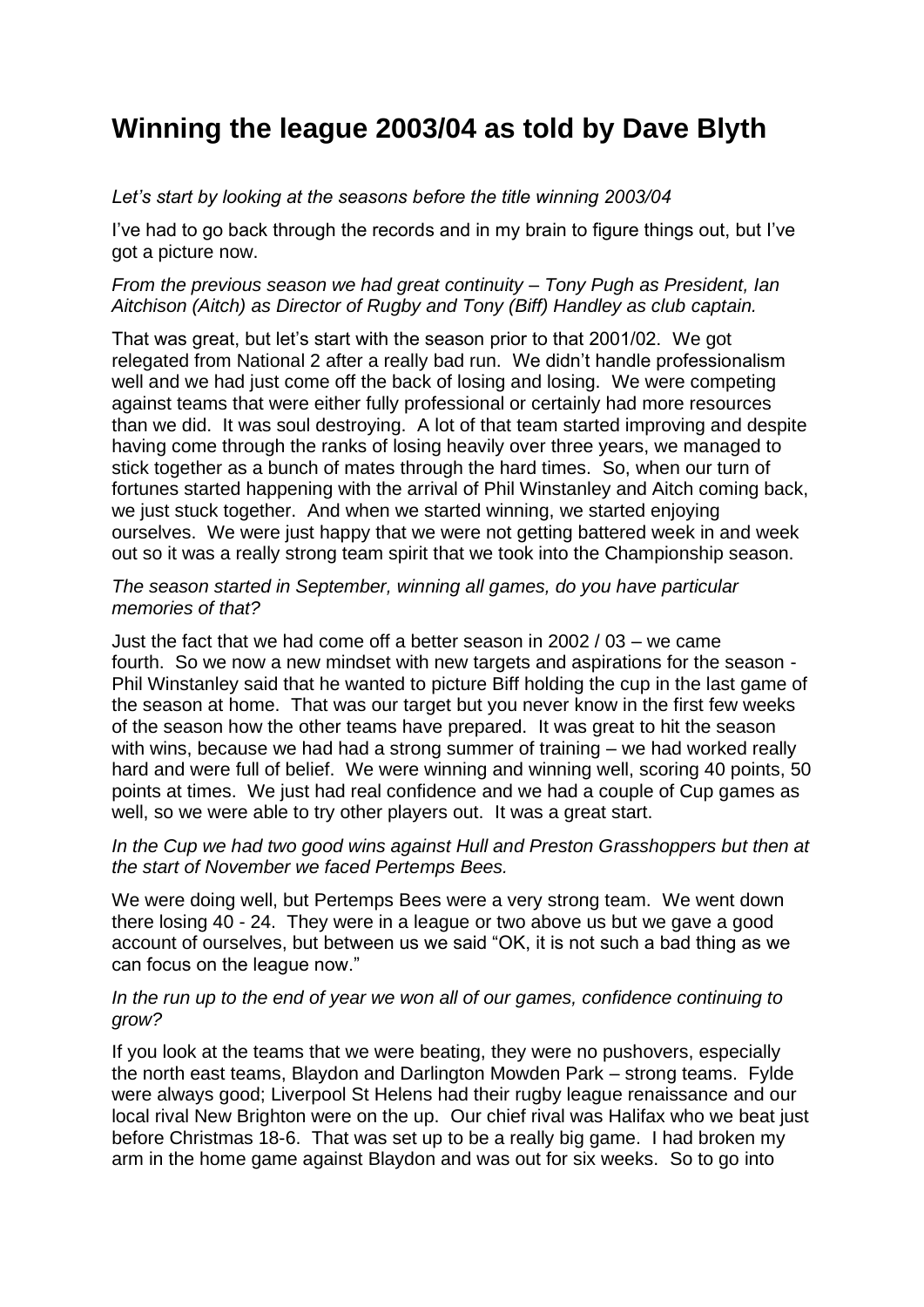Christmas unbeaten them was great. We had a few drinks to celebrate a good first half of the season.

## *You make a broken arm sound like a minor inconvenience*

It was just annoying as I wanted to play all the games. If you play rugby you are going to get injured and I think I have had my fair share and the break was just an innocuous tackle. I cracked my arm and I was annoyed as there was such a great team spirit and I didn't want to miss out on games. But it did heal quickly and it was nice that there was an extra break over Christmas to give me a few more weeks to recover, ready for the start of the new year.

## *What about characters in the team?*

We were all mates and we have great memories of stories from the back of the bus that you can't always tell people! We came from all walks of life – Cheeky from Cameroon, Paul White now a very senior Merseyside Police Officer, Dominic Mackenzie Headmaster of Formby High. There were also solicitors, mechanics, teachers and barmen – great company to be around. We did enjoy socialising a lot together with the same immature sense of humour.

## *So we carry on winning into the new year*

It is important that rugby teams manage the Christmas period well. We didn't tell everyone to just "Go home, drink and eat turkey" – we had good fun, but there was a two-week period which we could use to really get ahead of other teams. Traditionally over the Christmas period we train a lot and then by the end of January we had done a lot of aerobic based running, not so much contact work because at that stage of the season you have to manage bodies. We did what we call 'The stations run' between Hall Road and Blundellsands train stations, which is about a 12-minute run. We did two of those most training sessions and introduced evening weight training sessions. We tended to win a lot of our games in the last 15 or 20 minutes, which is what you see the likes of the All Blacks doing. It is the simplest thing to improve, not necessarily the easiest. But we were pulling away from teams that were probably equal to us in terms of ability as we just had that 5% fitness and strength over them.

## *As a spectator you did seem to be the fittest side in the league*

It also meant that we could play good attacking running rugby. I think our back three, Hitchmough, Kerfoot and Janni (Deventer) scored almost 90 tries between them. It was very attractive rugby for the supporters to watch, even though as an ageing forward I watched a lot of those tries from our own half trying to keep up with play! It just gave us the opportunity to play attractive rugby when it was on. But on muddy winter days we could still grind out a win through our forwards. A lot of that was down to our conditioning.

#### *So we come through to a crunch game with Halifax away in April*

Ourselves and Halifax had been leading the league neck and neck right the way through the season. It was a warm afternoon and they were a strong team. I think that they had some financial support at that stage and had ex-Leeds players and ex-League players but it was very disappointing to lose 24-28. They just pulled ahead of us in the league table, but we had a game in hand after Blaydon had cried off in January. We were on the bus halfway across the M62 to Blaydon and we got a call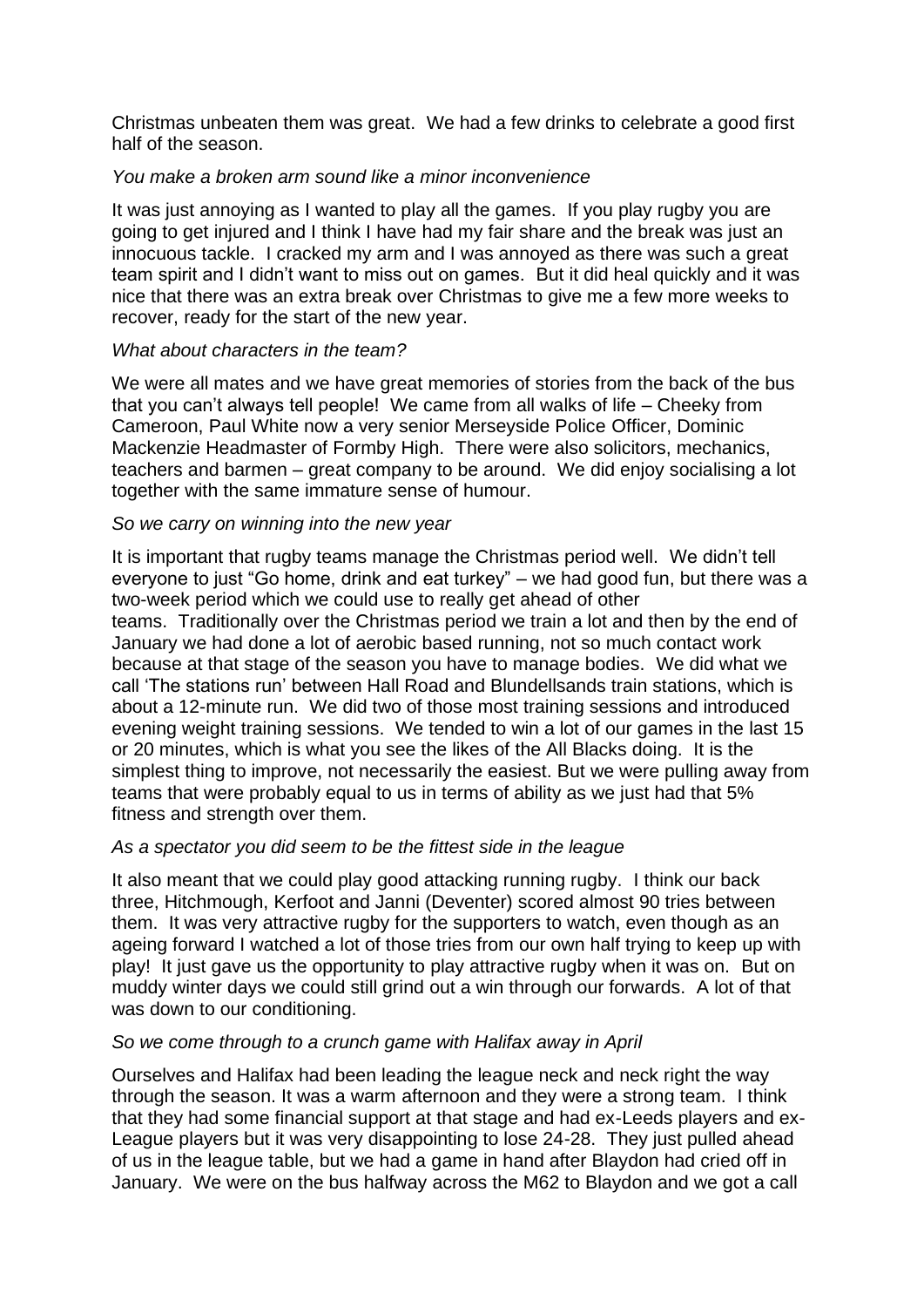to say their pitch was waterlogged. My brother is a policeman in Newcastle and all the local inside information at the time was that Blaydon had an injury crisis and were struggling to field a team. So their "waterlogged" pitch was very annoying for us.

We lost to Halifax, which was a blow, but at that stage we knew that we were promoted and we could still control our own destiny to be champions if we won our game in hand.

## *I remember a big travelling contingent at Halifax cheering you on*

It was obviously one of **the** key games of the season and we had a really good travelling support which was great because when you are winning, it doesn't matter what level you are, everyone is happy on and off the pitch. It was disappointing for all of us and the crowd. But then again, the crowd all throughout that season was incredible – very vocal, very supportive and the fact that we were mostly local boys helped the crowd to identify with us. They had seen players coming up through local schools such as Merchant Taylors, St Mary's College and the mini & junior section. Everyone knew each other – we had a local club.

## *At Halifax the supporters took up their positions as though they were on Boozers' Bank*

The VIPs, the upper elite of Boozers' bank always position themselves closest to the bar.

## *Indeed. So, you beat Blaydon away 43-24 to set up nicely the home game against Longton.*

We hammered Longton at their place 58-0 on the rebound after the Halifax game. We were still in second place and had to win the last game to finish as Champions. There were rumours circulating that Longton wanted to concede the game, which would give us the points and make us champions without even playing. But unbeknownst to us Phil and Aitch had said, "No, we want to play the game and win it at home." I had torn a muscle in my back and there were a few injuries in the squad, but we went into the game confident, not complacent. So the game against Longton started, with a huge crowd looking forward to it. Longton brought their 'A' game and we just couldn't click into gear! We led at half time about 5-3 and we were really under the cosh, we were worried that we might fall victim to a huge upset and have our dream ruined. The crowd was quiet and worried too. However, we refocused at half time and ground out our  $30<sup>th</sup>$  win of the season in a staccato match, it was not our finest game. The final whistle went and there was almost a muted celebration. But as we started jogging back to the corner to clap Longton off, we smiled and said to ourselves and the crowd, "Come on!, We've done this" and as we trundled back, the volume of noise on Boozers Bank rose and rose. Everyone was then in full swing, cheering with people taking the champagne out of the ice buckets.

## *I do remember the final whistle going and you and Biff hugging in the middle of the pitch. It looked a mixture of relief, ecstasy and absolute knackeredness*

You have nailed that exactly right. I think the first reaction was relief to be honest, after having made hard work of the game and then a growing realisation and euphoria that we were Champions. Biff and I have known each other since we were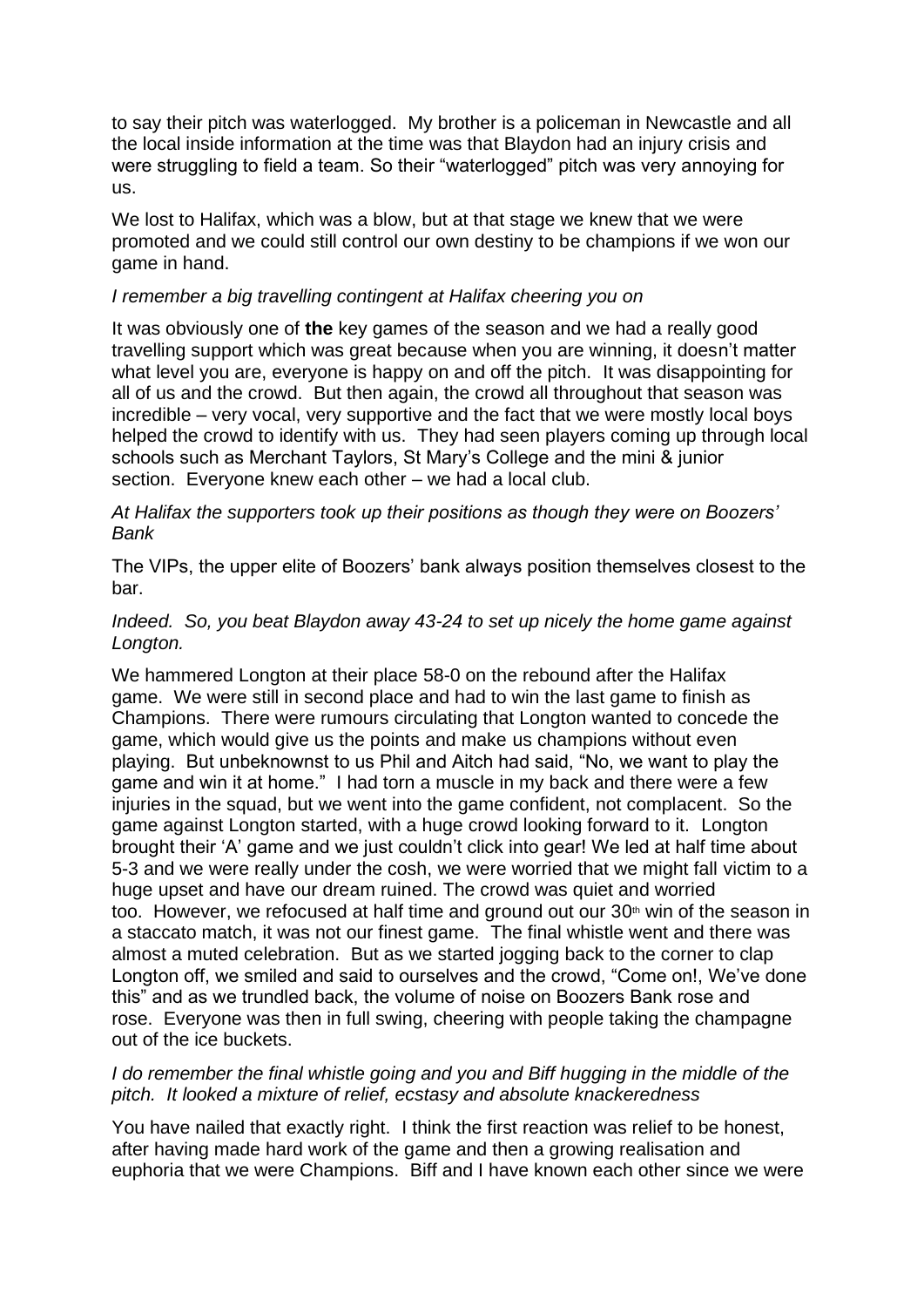England Colts, an awfully long time ago. As I said at the start, we had come through some bad times together and it was just great to win and achieve something with Waterloo together. A couple of us older heads Paul White, Wolfie (Chris Wolfenden) had been in the 1<sup>st</sup> team since the late 1980s and it was great to have done it. Relief initially and then it kicked in – absolute joy.

#### *Then we had a crowd invasion onto the pitch.*

After we clapped Longton off, the families came onto the pitch first and then everyone wanted a piece of the action. It was marvellous – at whatever level you play, winning games, winning leagues is a fantastic feeling for everyone. It was the start of quite a large party.

## *Do you recall the Griffin doing a streak down the length of the pitch?*

I do but I can't remember who it was. I have asked the lads and we can't remember. No one is owning up to it, probably because they know this is going to be published. It was just another highlight of a great day.

## *The streak ended with a swallow dive between the posts*

I could think of a few culprits but I'm not covering for anyone.

All of this was 16 years ago, which is a long time, but it was just an epic journey. If you look at the team that stuck together and Aitch and Phil Winstanley have added to, it was just a very strong team. We had a huge front row of South African Buller, Chris Tyms and Les Bone, plus Alan Davis, Sean Gibney, Darren Clarke and David Giles which would scare anyone nowadays. Duke (Paul White) was an absolute fitness machine and a hard case who shared second row duties with myself, Dave Mercer and Rob Newsham. We had a very quick back row (when I wasn't playing), Cheeky, Palms (Dan Palmer) and Dan Smith. It was a very strong pack of forwards who would dominate opponents in the set piece and about the field. The back line was really exciting with the very fast Craig Aikman at 9 and John Broxon, Biff pulling the strings at 10 and then outside we had phenomenal talent, Gareth Davies and Freeman Payne in the centre, two very big blokes (The carthorse and racehorse), two very fast wingers Jlo (Jan van Deventer) and Neil Kerfoot and Rob Hitchmough, ex-Premiership player at full back cutting sides to shreds.

We had good strength in depth with players who easily step into the breach such Dom MacKenzie (now club chairman), Andy Hogg, Wolfie, Fergus Griffies and Mark Tattersall. Paddy Young developed the "new age" of video analysis of games and Richard Baxendale was second to none at forgetting to bring the playing kit and taking us through the woods on the team bus!! *If I have missed anyone out, please let me know and we can update this record.*

We were very fit. Dick Greenwood often used to say that we need to win 'the sponge count'. We had fewer injuries because of our muscle structure and strength – we could take the hits. The idea of 'winning the sponge count' is to not need the old guy (used to be Dave Ward!) running onto the pitch with a bucket of cold water to treat bumps and bruises. We did not pick up that many muscular injuries because we were in good shape, which meant that we did not have to mess around with the squad selection too much – That gave us great continuity. We had a superb medical network who looked after us, Brian Findlay and Reg the physios and all the doctors who helped, Mike Hayton, Paul May, Andy Taylor, Paul Thomas, Nige Jones, Simon Scott, Pete Hughes and Biff's wife Helene. We would get treated very quickly to get